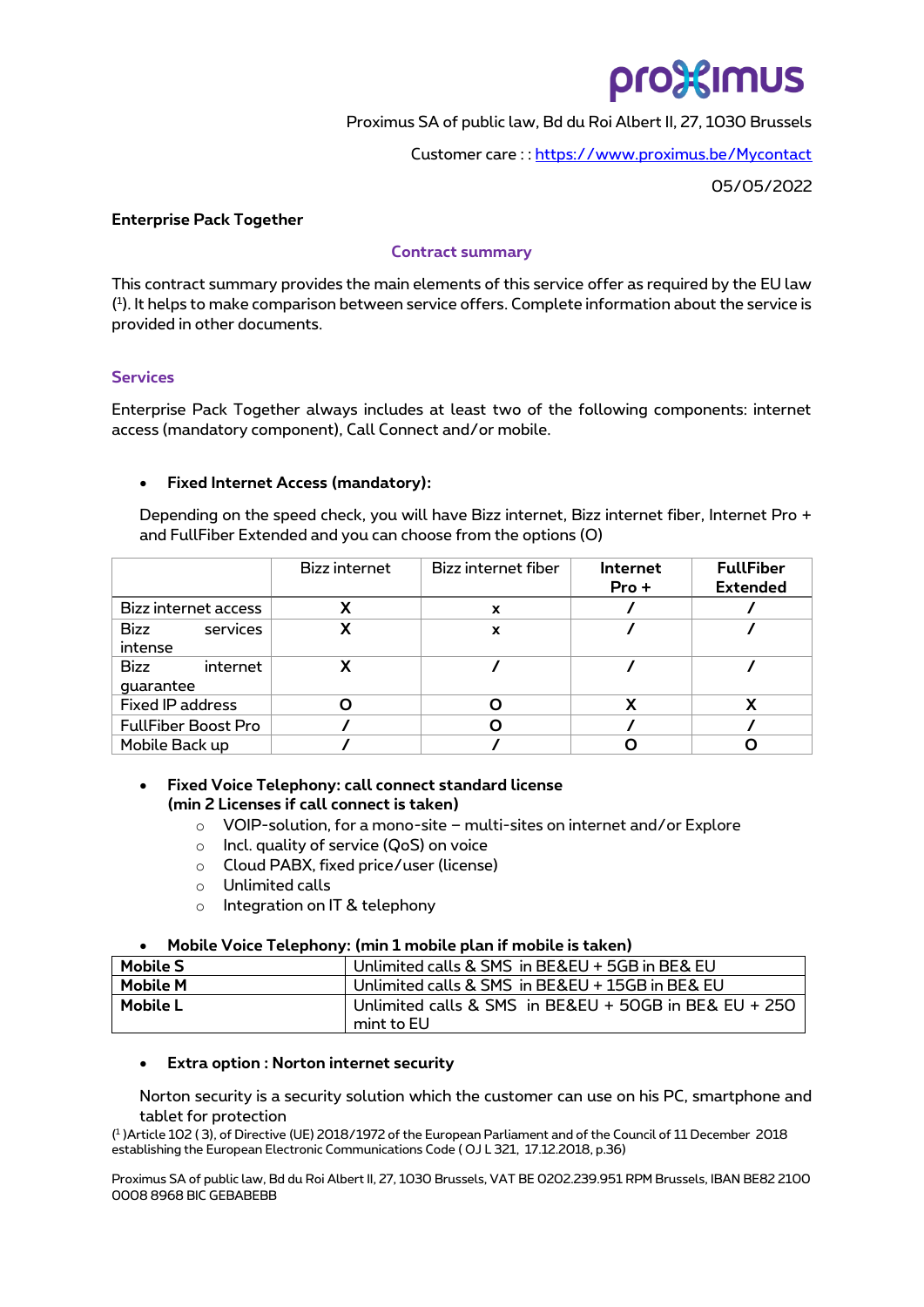- o Norton internet security 1: protection for 1 device
- o Norton internet security 5: protection on 5 devices

## **Speed of the internet service**

| <b>Fixed Internet Access</b> | Speed    |        |  |
|------------------------------|----------|--------|--|
|                              | Download | Upload |  |
| mın                          |          |        |  |
| Normally available           |          |        |  |
| max                          |          |        |  |

(1) Your fixed internet speed depends on your address, see

[www.proximus.be/professional/internetspeed](https://eur03.safelinks.protection.outlook.com/?url=http%3A%2F%2Fwww.proximus.be%2Fprofessional%2Finternetspeed&data=04%7C01%7Cnathalie.huyghebaert%40proximus.com%7C8519c66d39a34b75cf2f08d9fb7dec1f%7Ce7ab81b21e844bf79dcbb6fec01ed138%7C0%7C0%7C637817340510632558%7CUnknown%7CTWFpbGZsb3d8eyJWIjoiMC4wLjAwMDAiLCJQIjoiV2luMzIiLCJBTiI6Ik1haWwiLCJXVCI6Mn0%3D%7C3000&sdata=oG%2Bl0qABVUYm2iSRVI%2FI84SW6EwXNBpUNwfGQ86hMdE%3D&reserved=0) and select Bizz Internet(fiber), Internet Pro + or FullFiber Extended

#### **Price**

• **Monthly service fee ( in €, VAT excluded):**

| <b>Bizz internet</b>              | €52            |  |  |
|-----------------------------------|----------------|--|--|
| <b>Bizz internet fiber</b>        | €52            |  |  |
| <b>Fixed IP address</b>           | €20            |  |  |
| <b>FullFiber Boost Pro</b>        | €10            |  |  |
| Internet Pro +                    | €80            |  |  |
| <b>FullFiber Extended</b>         | €95            |  |  |
| <b>Mobile Backup</b>              | €10            |  |  |
|                                   |                |  |  |
| Call connect (max 49 users)       | €18/License    |  |  |
| Call connect (as from 50 users)   | €15/License    |  |  |
| <b>Advanced license</b>           | €1/ License    |  |  |
| <b>Mobile license</b>             | €1/License     |  |  |
|                                   |                |  |  |
| <b>Mobile S</b>                   | €10 / sim card |  |  |
| Mobile M                          | €20 / sim card |  |  |
| Mobile L                          | €35 / sim card |  |  |
|                                   |                |  |  |
| <b>Norton Internet Security 1</b> | €4.13          |  |  |
| Norton Internet Security 5        | €8.26          |  |  |

- **Additional non-recurring costs ( in €, VAT. excl.)**
	- o Activation : €50
	- o Installation: for free ( value €250)
- **Consumption-related charges not included in the service fee:** 
	- o Out of bundle charges in Belgium and EU
	- o Roaming tariffs outside EU and international tariffs : [www.proximus.be/rates](http://www.proximus.be/rates)

## **Duration, renewal and termination**

( 1 )Article 102 ( 3), of Directive (UE) 2018/1972 of the European Parliament and of the Council of 11 December 2018 establishing the European Electronic Communications Code ( OJ L 321, 17.12.2018, p.36)

Proximus SA of public law, Bd du Roi Albert II, 27, 1030 Brussels, VAT BE 0202.239.951 RPM Brussels, IBAN BE82 2100 0008 8968 BIC GEBABEBB